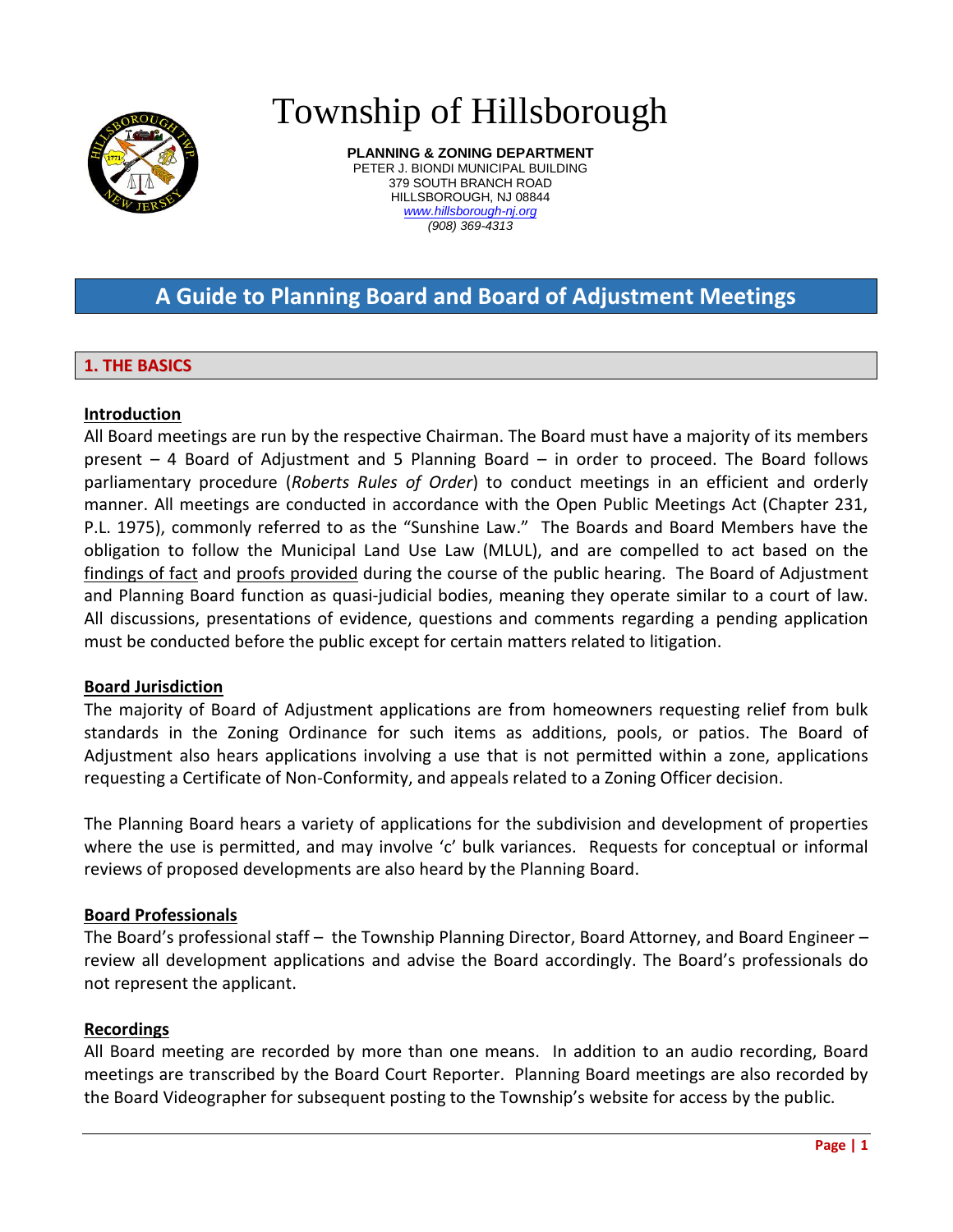# **2. A TYPICAL BOARD MEETING**

#### **The Agenda**

The order of events will be guided by a printed agenda. The order is subject to change at the time of the meeting at the discretion of the Chairman. Meetings start at 7:30pm. No new business will be considered after 10:00 pm and no meeting shall extend past 10:30 pm unless agreed to by a majority of the Board members present. An application for adjournment will be addressed towards the start of the meeting to inform the public that the subject application will not be heard at that meeting. The Board can grant adjournment with or without additional notice depending on the circumstances.

#### **Public Participation**

All Board meetings are open to the public. Any person wishing to be heard must do so in person, on the record. Letters, with the exception of certain reports from public entities, are only admissible if the author is present to be cross-examined. Petitions are not admissible into evidence.

Speakers will be asked to come up to the microphone, identify themselves, spell their name and provide their address. Depending on the extent of the questions or comments, the speaker may be guided to be sworn in so that testimony can be provided. The Board, its staff, and the public have a right to cross-examine anyone providing sworn testimony. This is the case for all portions of the agenda.

The public will be given the opportunity to speak about any issue not on the agenda when the Chairman calls for any business from the floor.

#### **Presenting the Application**

An application involving a corporation is required to have legal counsel. The number of professionals associated with an application depends on the type of application and the relief being sought. A simple homeowner application may only require testimony from the applicant, but could also involve testimony from a professional or two such as an engineer or an architect. The overwhelming majority of Planning Board applications require testimony by numerous professionals led by the applicant's attorney. The attorney will customarily identify who will be called to provide testimony during their opening statement. This gives the Board and public a better sense of what information will be offered, and by whom.

Each professional witness will be sworn in and provide their credentials to the Board. Once accepted, the Chairman will call for testimony. Larger development applications such as a major subdivision or site plan, will involve testimony by a number of professionals, such as the applicant's civil engineer, operations manager, traffic engineer, and architect.

#### **Exhibits**

Some presentations will offer exhibits, which may consist of documents, renderings, plans, or photos provided to the Board by an applicant. The Chairman will direct the exhibit to be marked into evidence at which time the Board Court Reporter will label, date, and name the exhibit, prior to its description by a witness. The public may also inspect the exhibit.